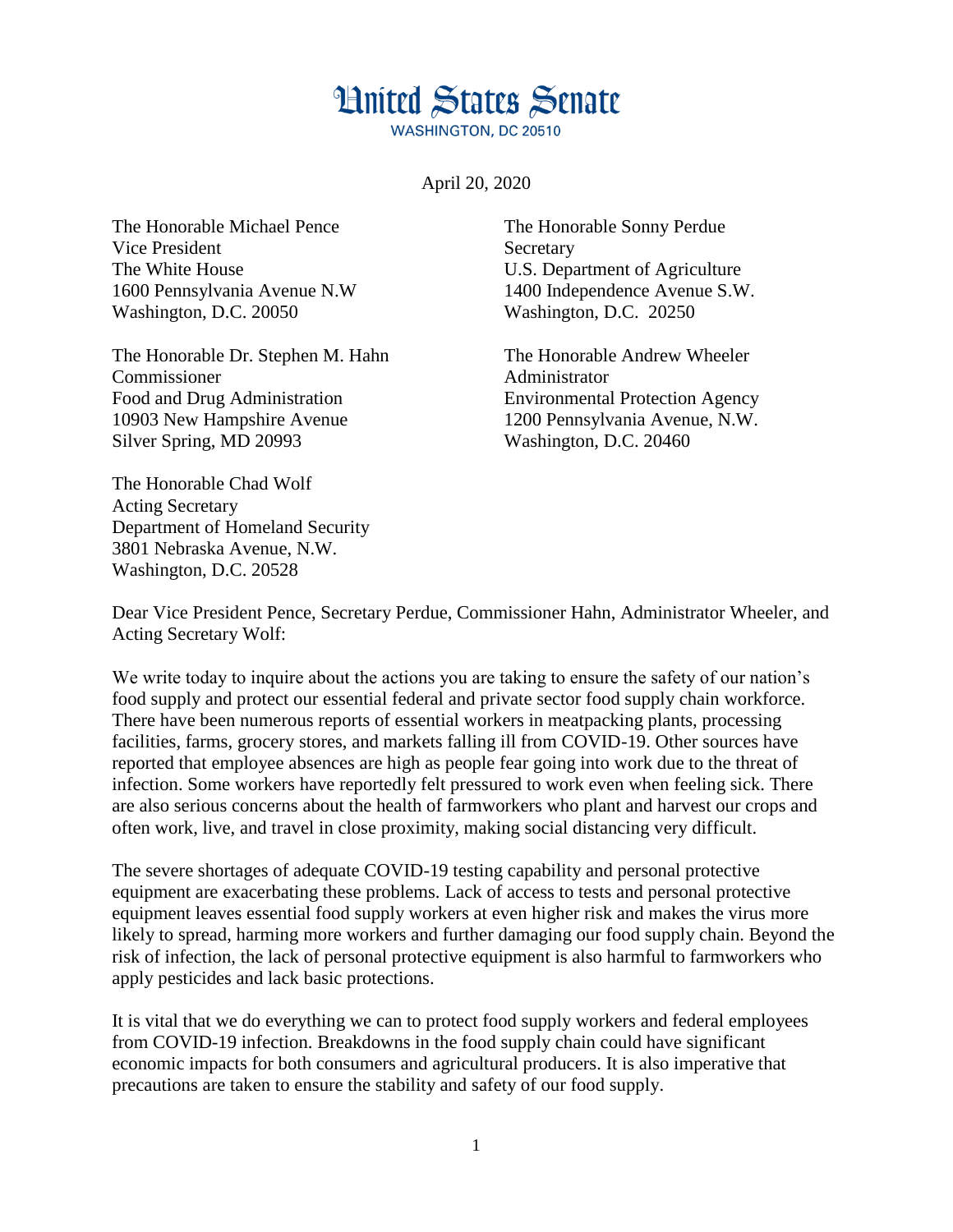During this public health crisis, the White House and your agencies must coordinate with state and local governments and the private sector to take aggressive action to protect essential workers in the food supply chain. We need bold action and creative solutions, including greatly increased testing and tracing of those exposed to the virus in order to stop the spread. This is critically important to protect our essential workforce, our food supply chain, our agricultural economy, and rural America from further damage. We ask you to respond to the following questions by April 24, 2020:

- 1. What are your plans for and what actions have you taken to help ensure the safety of essential food supply chain workers? In the event that essential food supply chain workers, including all farmworkers, contract COVID-19, what are the preparedness and response plans and actions to control the outbreak, ensure treatment of workers, and ensure that our food supply is maintained?
- 2. USDA's coronavirus website instructs the food industry to follow protocols set by local and state health departments for guidance about its business operations.
	- a. How are your agencies coordinating with the Occupational Safety and Health Administration (OSHA) to ensure that employers know what is necessary to protect their essential food supply chain workers from COVID-19?
	- b. A clear safety and health standard applicable to this novel virus would ensure employers understand what is necessary to keep essential food supply chain workers healthy so they can continue to work to keep the food chain strong. Have your agencies asked Secretary Scalia to use his existing authorities under the Occupational Safety and Health Act (OSH Act) to issue an Emergency Temporary Standard (ETS) to ensure employers of essential food supply chain workers institute necessary safety and health accommodations to deal with this virus? If not, why not?
	- c. What are your agencies doing to create consistency regarding recommendations from federal agencies that address issues related to monitoring of symptoms, sanitation practices, social distancing, personal protective equipment standards, and communication requirements?
- 3. Has the federal government worked with states or the food industry to develop contingency plans or guidance on how to adjust supply chains or move workforce capacity to other areas to address any personnel shortages?
- 4. What concerns and unmet needs have you heard from the food supply industry regarding protection of these essential workers? What are you doing to address shortages of personal protective equipment for private sector essential food supply chain workers?
- 5. What actions have you taken to make COVID-19 testing readily available to essential food supply chain workers?
- 6. Have you taken any actions to work with state and local governments and industry partners to find alternative housing options for essential food supply chain workers who have been infected by or exposed to COVID-19 to help stop it from spreading to others?
- 7. Protecting the health and safety of USDA inspectors from COVID-19 is critically important.
	- a. How many USDA inspectors have been infected by COVID-19?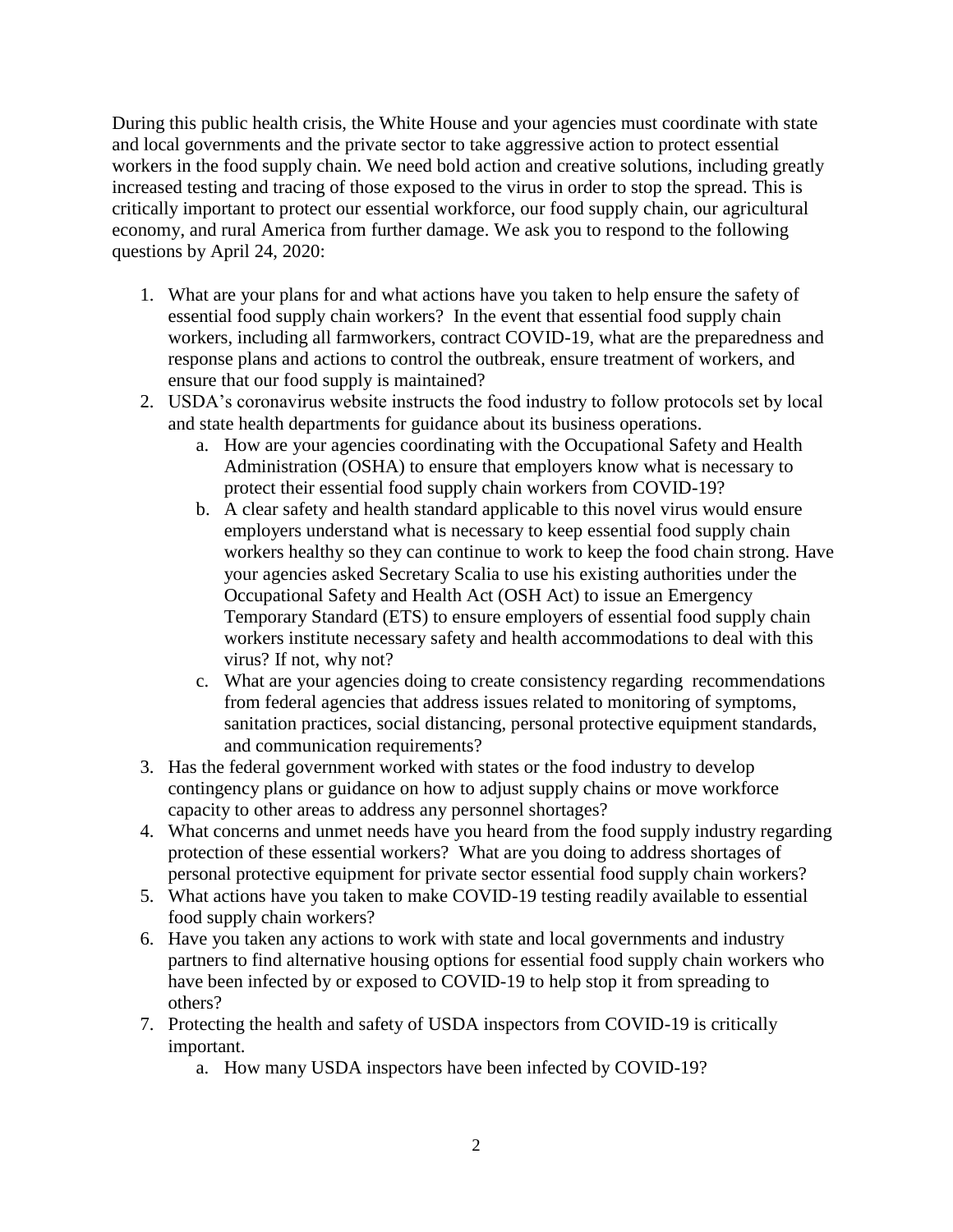- b. Have infections of inspectors caused any slowing in or reduction of inspections or production?
- c. Has USDA appropriately notified its personnel of the new COVID paid sick and family leave polices recently enacted by Congress?
- d. USDA briefed congressional staff and said it has been unable to supply masks for all of its food inspectors and has instead offered to reimburse its employees for making or purchasing their own masks. What is USDA doing to supply all FSIS inspectors, APHIS inspectors, and AMS essential personnel with appropriate personal protective equipment and what is the timeframe when USDA will be able to provide this equipment?

We thank you for your immediate attention to these questions.

/s/ Debbie Stabenow Debbie Stabenow United States Senator

/s/ Richard Blumenthal Richard Blumenthal United States Senator

/s/ Jeffrey A. Merkley Jeffrey A. Merkley United States Senate

/s/ Robert Menendez Robert Menendez United States Senator

/s/ Jack Reed Jack Reed United States Senator

/s/ Thomas R. Carper Thomas R. Carper United States Senator

/s/ Angus S. King, Jr. Angus S. King, Jr. United States Senator

Sincerely,

/s/ Chris Van Hollen Chris Van Hollen United States Senator

/s/ Michael F. Bennet Michael F. Bennet United States Senator

/s/ Kirsten Gillibrand Kirsten Gillibrand United States Senate

/s/ Robert P. Casey, Jr. Robert P. Casey, Jr. United States Senator

/s/ Mark R. Warner Mark R. Warner United States Senate

/s/ Richard J. Durbin Richard J. Durbin United States Senator

/s/ Mazie K. Hirono Mazie K. Hirono United States Senator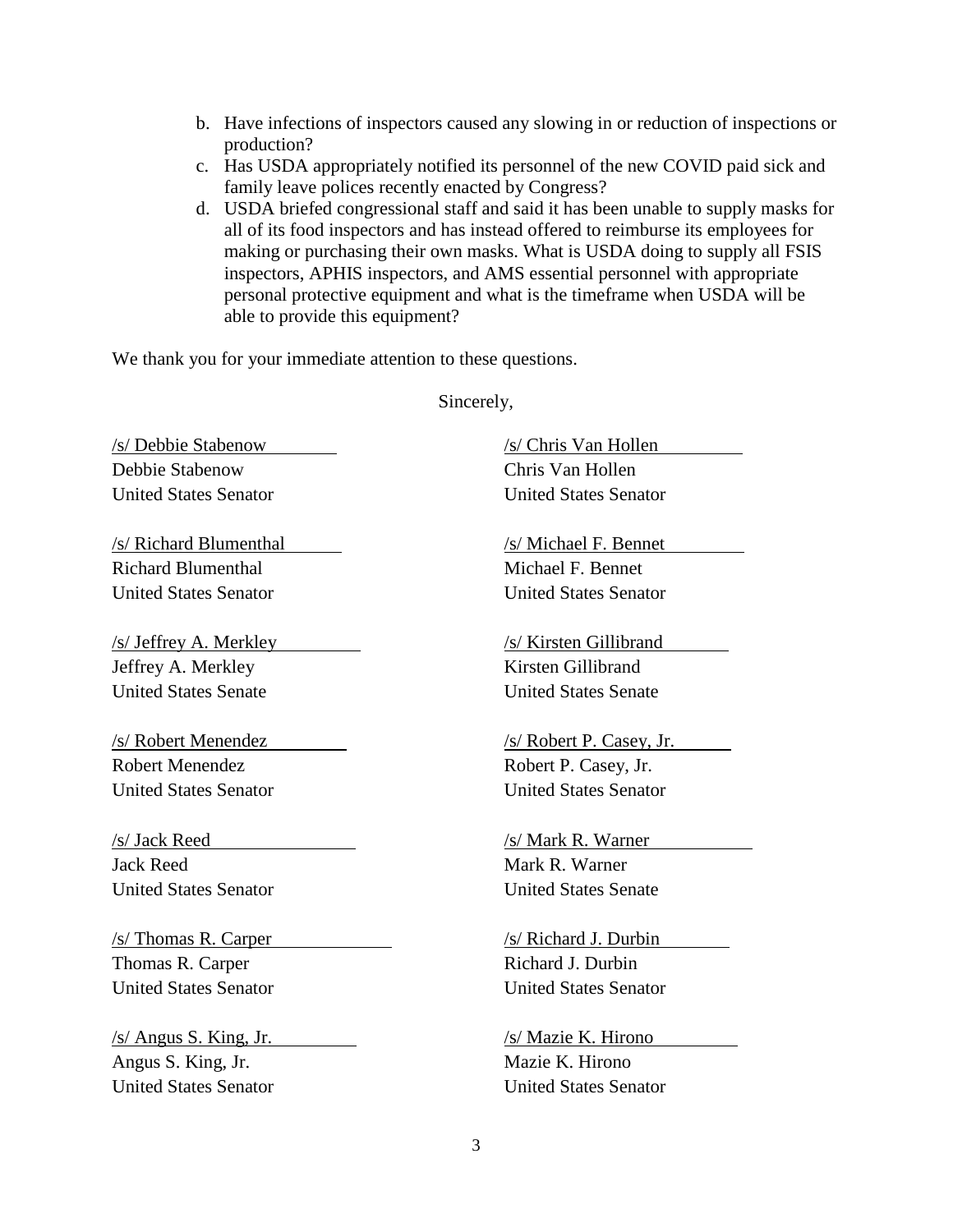/s/ Jeanne Shaheen Jeanne Shaheen United States Senate

Ron Wyden Kamala D. Harris

Christopher A. Coons Sherrod Brown United States Senator United States Senator

Patty Murray Patrick Leahy United States Senator United States Senator

/s/ Christopher S. Murphy /s/ Gary C. Peters Christopher S. Murphy Gary C. Peters United States Senator United States Senator

Bernard Sanders **Amy Klobuchar** United States Senator United States Senator

/s/ Benjamin L. Cardin /s/ Tim Kaine Benjamin L. Cardin Tim Kaine United States Senator United States Senator

/s/ Cory A. Booker /s/ Doug Jones Cory A. Booker Doug Jones United States Senator United States Senator

/s/ Charles E. Schumer /s/ Tammy Baldwin Charles E. Schumer Tammy Baldwin United States Senator United States Senator

Edward J. Markey Tammy Duckworth United States Senator United States Senator

/s/ Tina Smith Tina Smith United States Senator

/s/ Ron Wyden /s/ Kamala D. Harris United States Senator United States Senator

/s/ Christopher A. Coons /s/ Sherrod Brown

/s/ Patty Murray /s/ Patrick Leahy

/s/ Bernard Sanders /s/ Amy Klobuchar

/s/ Edward J. Markey /s/ Tammy Duckworth